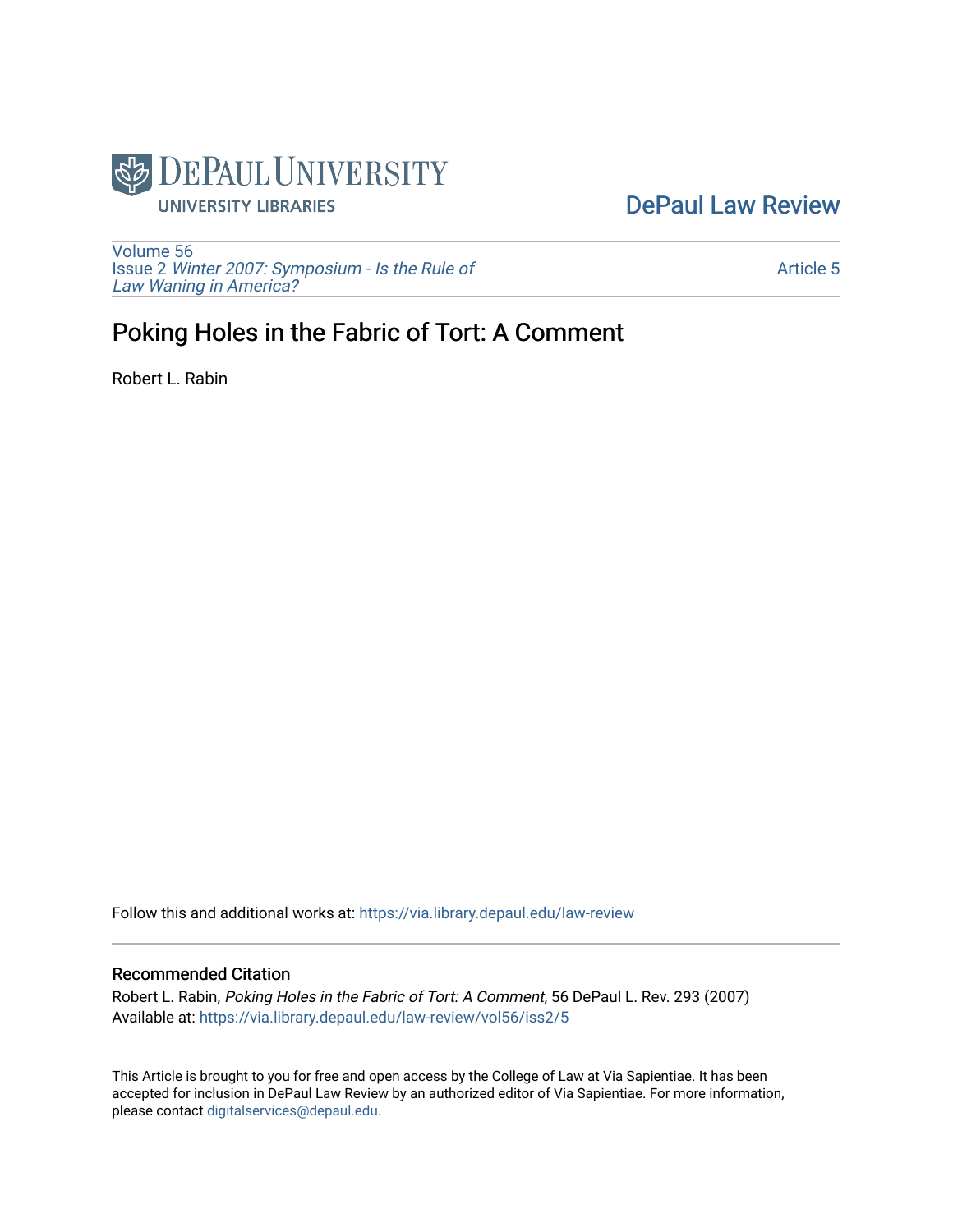## **POKING HOLES IN THE FABRIC OF TORT: A COMMENT**

#### *Robert L. Rabin\**

#### **INTRODUCTION**

Ironies abound in the world of tort reform. Indeed, the term itself has been turned inside out. In its early years, tort reform was primarily concerned with remedying systematic shortfalls in providing compensation to injured workers. More recently, tort reform has come to be associated with the excessive generosity of damage awards.

Workers' compensation, the first major movement to address the perceived deficiencies of the tort system, arose out of a continuing concern that tort law was affording inadequate protection to the victims of workplace injuries.' The movement led to the wholesale replacement of tort law with legislative compensation schemes offering baseline economic benefits without reference to fault, and without the harsh defenses previously available to employers.<sup>2</sup> Almost a half century later, a persistent pattern of skewed recoveries in auto accident cases—most strikingly the undercompensation of serious injuries, many of which were entirely uncompensated—led to a second major wave of tort reform aimed at replacing the tort system, in part, with a legislative no-fault motor vehicle compensation scheme.<sup>3</sup> Taken together, one could say that tort reform was designed to offer recovery based on an activity-related nexus to victims, including those who fell outside the structure of a fault-based tort system.

Then the tide turned. Beginning in the mid-1970s and building in intensity from the mid-1980s on, successive waves of state legislation addressed the remedial side of tort, establishing ceilings on intangible

<sup>\*</sup> A. Calder Mackay Professor of Law, Stanford Law School. Thanks to John W. Elias and Lincoln Mayer for valuable research assistance.

*<sup>1.</sup>* See Lawrence M. Friedman & Jack Ladinsky, Social Change *and the Law of Industrial A cci*dents, 67 **COLUM.** L. REV. 50 (1967).

*<sup>2.</sup>* See MORTON KELLER, **REGULATING A NEW SOCIETY:** PUBLIC POLICY **AND SOCIAL CHANGE IN** AMERICA, 1900-1933, at 197-202 (1994).

*<sup>3.</sup>* See Robert L. Rabin, Some Reflections on the Process of Tort Reform, 25 **SAN** DIEGO L. REV. 13, 15-23 (1988).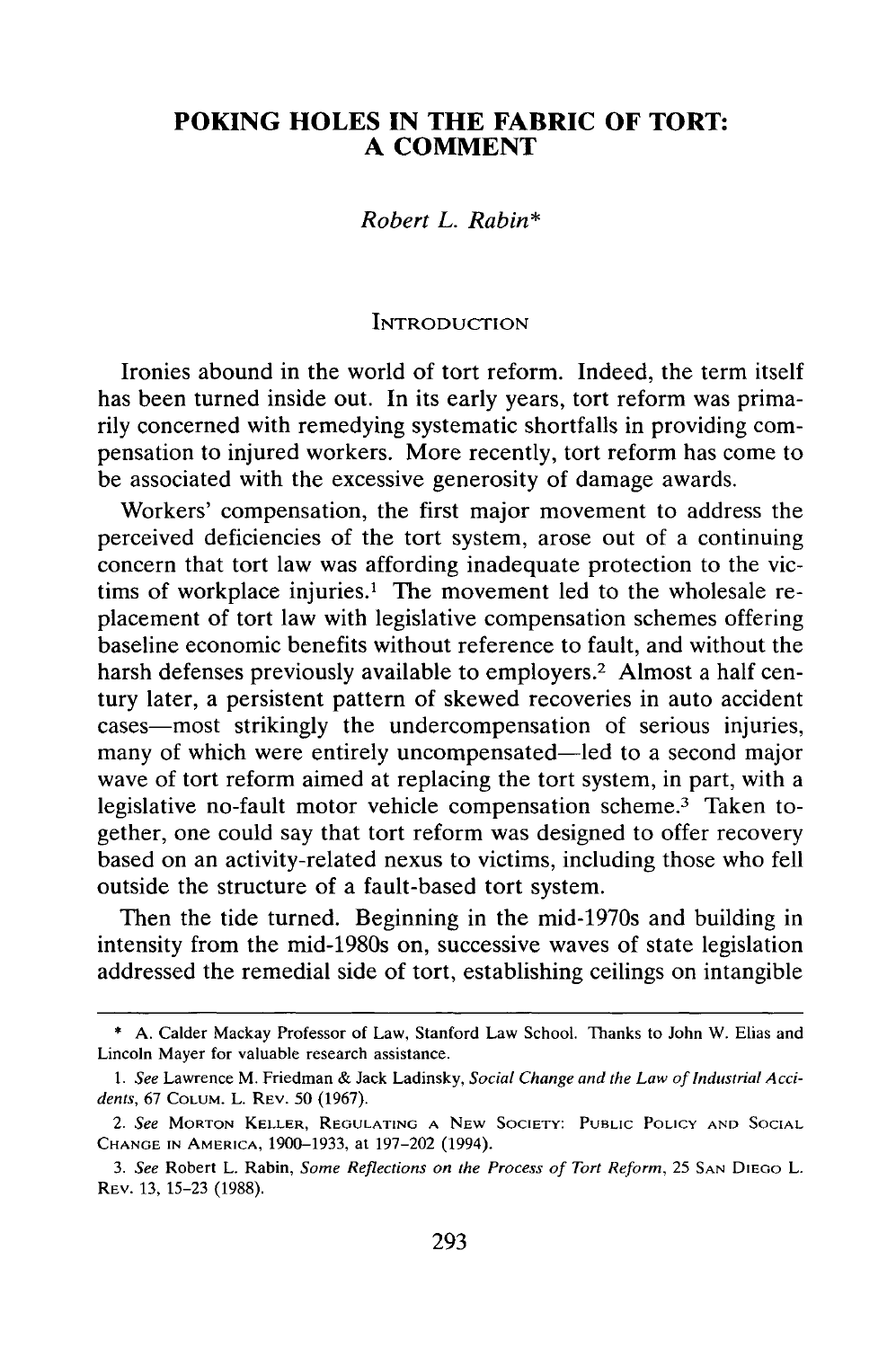losses, punitive damages, and attorney's fees, as well as limiting joint and several liability and collateral source recovery. <sup>4</sup>

A new focal point had been established. Instead of tort being criticized as a lottery in which similarly situated injury victims were treated dissimilarly or failed to recover at all, the focus in the political realm shifted to the unpredictability faced by alleged tortfeasors. With this paradigm shift, the foundational question—whether tort is the most efficacious system for addressing accidental harm-arose once more, but from a sharply different perspective. The question was now whether tort should be diminished in scope, rather than whether compensation schemes should be adopted to fill the gaps endemic to tort.

The reforms of the 1970s diverted attention away from the broader implications of this turnabout, because these strategies merely tinkered with the existing system by chipping away at compensation levels to create greater predictability for risk generators. But regulatory preemption, a development on the current reform agenda, forthrightly presents the tort *replacement* strategy first promoted a century ago in workers' compensation legislation. Has tort reform, in paradoxical fashion, come full circle?

These are some of the foundational concerns that come to mind in reviewing the contributions of Professors Catherine Sharkey and John Witt to this Symposium.<sup>5</sup> At first blush, their papers appear to pursue quite disparate themes, with Sharkey addressing the regulatory preemption strategy and Witt focusing on the role of the plaintiffs' bar. But from one important perspective, the papers raise the same question: What, if anything, does the tort system provide that is both unique and worth preserving?

### II. THE **IMPLICATIONS OF AGENCY-INITIATED** PREEMPTION

#### *A. Preclusion on the March?*

Federal preemption is, of course, not a newcomer to the accident law scene. Since the early 1990s, the Supreme Court has handed down preemption decisions with sufficient regularity that one might

<sup>4.</sup> For a brief historical survey, see MARC A. FRANKLIN, ROBERT L. RABIN **&** MICHAEL **D. GREEN,** TORT **LAW AND ALTERNATIVES: CASES AND MATERIALS** 809-14 (8th ed. 2006).

**<sup>5.</sup>** Catherine M. Sharkey, *Preemption by Preamble: Federal Agencies and the Federalization of Tort Law,* 56 **DEPAUL** L. **REV.** 227 (2007); John Fabian Witt, *Bureaucratic Legalism, American Style: Private Bureaucratic Legalism and the Governance of the Tort System,* 56 **DEPAUL** L. **REV.** 261 (2007).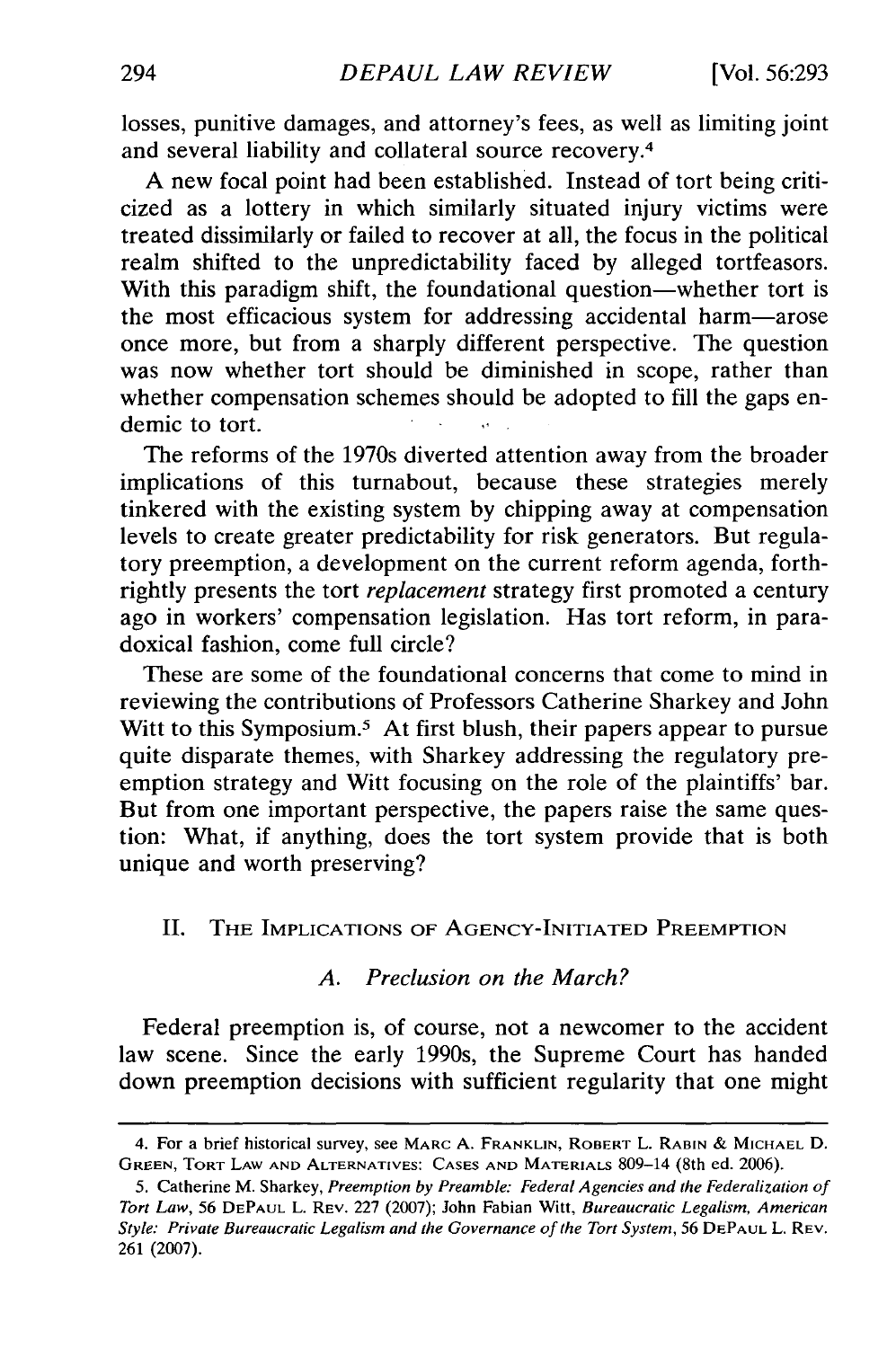fairly say that it is preoccupied with the question.<sup>6</sup> And more than a decade ago, in *Cipollone v. Liggett Group, Inc.,7* a case involving the preemptive effect of the Public Health Cigarette Smoking Act of 1969, the Court made clear that congressional preclusion of "requirements" inconsistent with statutory standards could be construed to apply not only to inconsistent state regulatory schemes, but also to state common-law tort decisions.8 The critical point is that these Supreme Court decisions addressed the issue of whether regulatory standards based on *statutory* preemption provisions preclude more stringent state common-law rulings.9

In *Preemption by Preamble,* Sharkey addresses some of the implications of a recent development that could have a critical impact on the tort system: the emergence of an agency strategy of incorporating tort preemption provisions into regulatory standards. In particular, Sharkey notes that the Consumer Product Safety Commission (CPSC), the National Highway Traffic Safety Administration (NHTSA), and the Food and Drug Administration (FDA) have all relied on this strategy in drafting recent health and safety guidelines. <sup>10</sup> Illustrative is the CPSC's recent fire-resistance standard for bedding mattresses, to which it appended a preemption provision applying to "inconsistent state standards and requirements, whether in the form of positive enactments or court created requirements."11

Sharkey collaborated with Professor Samuel Issacharoff on earlier work that analyzed this phenomenon and broadly addressed a cluster of such "backdoor federalization" provisions from a descriptive perspective.<sup>12</sup> By contrast, in this article, Sharkey poses a succession of inquiries, followed by proposals, which are aimed at addressing whether agency-initiated preemption—that is, preemption invoked by

10. Sharkey, *supra* note 5, at 230-42.

**11.** *Id.* at 227 (quoting Final Rule: Standard for the Flammability (Open-Flame) of Mattress Sets, 71 Fed. Reg. 13,472, 13,496 (Mar. 15, 2006) (to be codified at 16 C.F.R. pt. 1633)).

<sup>6.</sup> For a discussion of the leading cases, see Thomas C. Galligan, Jr., *U.S. Supreme Court Tort Reform: Limiting* State *Power to Articulate* and *Develop Tort Law-Defamation, Preemption,* and *Punitive* Damages, 74 U. CIN. L. REV. 1189, 1223-43 (2006).

<sup>7. 505</sup> U.S. 504 (1992).

<sup>8.</sup> *Id.* at 530-31.

<sup>9.</sup> This datum probably goes a long way in explaining the Supreme Court's "preoccupation," as **I** put it above, with preemption. Congress is notoriously vague about indicating its intent to preempt, and the Court is in every instance engaged in a particularized exercise of discerning legislative intent. So, there is virtually no carry-over from one ruling to another in establishing generally applicable guidelines.

<sup>12.</sup> Samuel Issacharoff & Catherine M. Sharkey, *Backdoor Federalization,* 53 UCLA L. REV. 1353 (2006).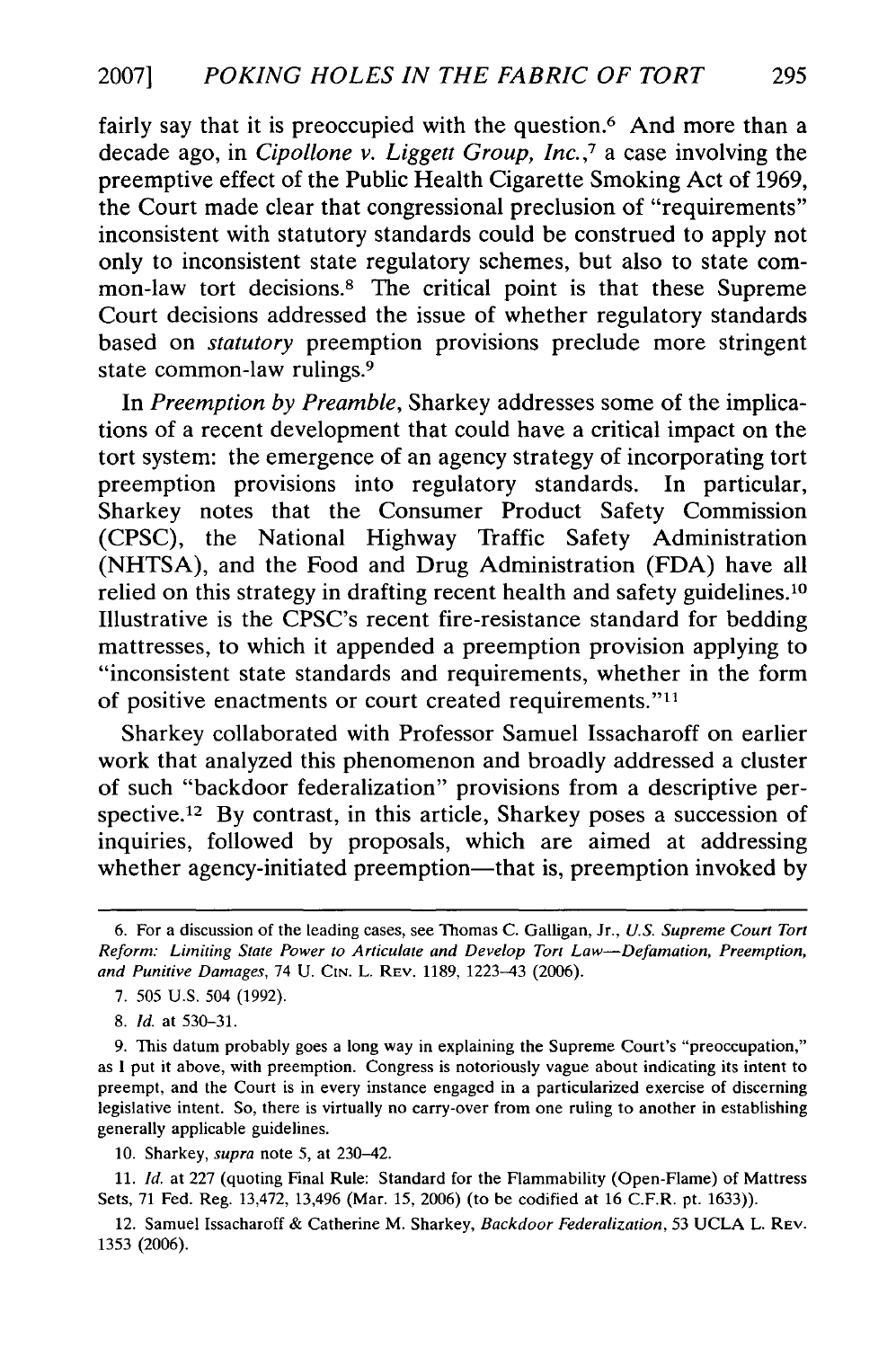agencies in the process of formulating regulatory standards—will create deep inroads in the scope of the common-law tort regime.<sup>13</sup>

At the outset, there is the question of whether Congress has, in fact, provided the regulatory agency with the authority to preempt. **If** it has, that is the end of the matter: under the Supremacy Clause, federal enactments override any state law addressing the same subject matter.<sup>14</sup> But Congress has been notoriously vague in indicating its intention to preempt, let alone its intention to delegate this power to an agency pursuant to the creation of regulatory authority.<sup>15</sup> As a consequence, the threshold inquiry is a subtle one. How much judicial deference is due to an agency when it asserts authority to "preempt **by** preamble"? Does the agency receive traditional *Chevron* deference or something less?<sup>16</sup> As Sharkey indicates, this remains a contested question. One can argue, as in *Geier v. American Honda Motor Co.,* that the agency is uniquely positioned to assess the impact of potentially competing tort case law on its regulatory program. 17 But one can also argue that this agency expertise, if it has any real substance, was presumably not lost on Congress. Thus, one would have expected Congress to clarify its intentions regarding the proper level of judicial deference due to the agency.

However one resolves this question of deference, there is a correlative question, also posed by Sharkey, about private enforcement.<sup>18</sup> Assuming the federal standard is the only game in town, and state tort law is entirely displaced, does the federal standard itself create an independent fount of tort law? Here Sharkey points out a potential asymmetry suggested by *Alexander v. Sandoval,19* where the Supreme

14. U.S. **CONST.** art. VI, cl. 2.

15. *See supra* note 9. Congressional ambivalence over adopting an express commitment to preempt is perhaps most starkly evident in cases like *Geier v. American Honda Motor Co.,* 529 U.S. 861 (2000) in which the Court faced the unenviable task of reconciling provisions of a statute, the National Traffic and Motor Vehicle Safety Act of **1966,** that contained both a preemption provision and a tort "saving" clause.

16. *See* Sharkey, *supra* note **5,** at 242-47 (discussing Chevron U.S.A. Inc. v. Natural Res. Def. Council, Inc., 467 U.S. 837 (1984) and Skidmore v. Swift & Co., 323 U.S. 134 (1944)).

- 18. Sharkey, *supra* note 5, at 247-50.
- 19. 532 U.S. 275 (2001).

<sup>13.</sup> By definition, of course, these Supremacy Clause-based inroads in tort will be limited to areas of potential conflict between federal regulatory and state common-law rules. *See supra* note **9** and accompanying text (highlighting the products liability regime as a prime target for displacement).

Still more salient is the question whether the agencies are inclined to adopt such limitations in the first instance-a question inextricably linked to the disposition of the Chief Executive. The link is sharply underscored **by** President George W. Bush's avowed intent to rein in the tort system. *See, e.g.,* Bernard Black et al., *False Diagnosis,* N.Y. TIMES, Mar. 10, 2005, at A27; Robert Pear, *In a Shift, Bush Moves to Block Medical Suits,* N.Y. TIMES, July **25,** 2004, at 1.

<sup>17. 529</sup> U.S. at 883.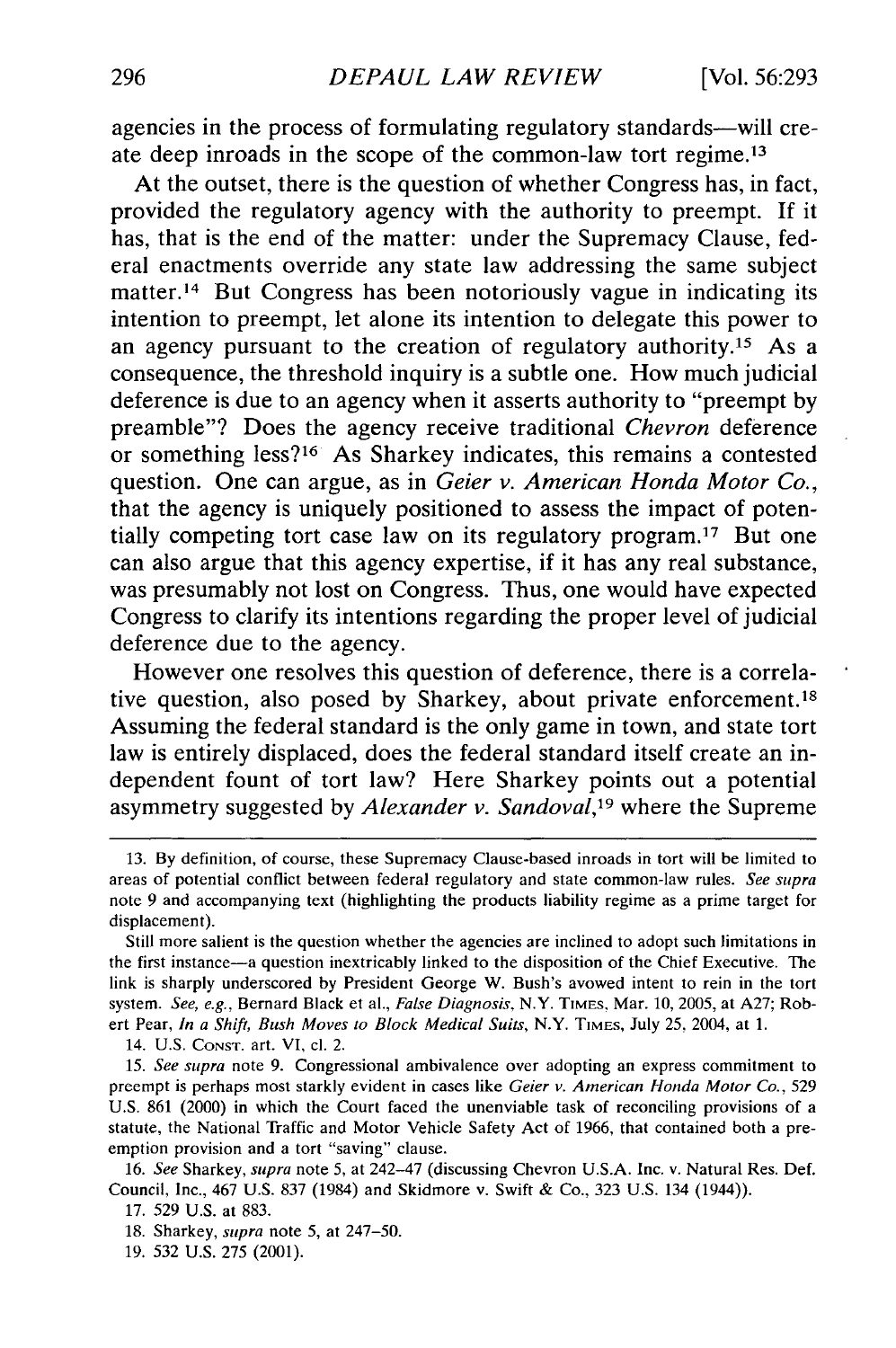Court indicated in no uncertain terms that a private right of action can be implied only where Congress has clearly expressed its intent to allow such claims. If *Chevron* deference is paid to agency-initiated preemption and stringent limitations are placed on implied rights of action to enforce the federal standards, the aggregate effect is that regulatory enforcement *is* truly the only game in town.20 Tort goes by the boards.

Clearly this prospect troubles Sharkey, although she never quite comes out and says why.<sup>21</sup> She would blunt the force of agency-initiated regulatory preemption through consultative procedures. She proposes "a federal-state dialogue," drawing on extant executive orders mandating consultation by federal agencies with state and local authorities, and an assessment of the federalism impact of regulatory action.22 Perhaps, she suggests, there might even be resort to the relative formality of notice-and-comment procedures as a prelude to anticipated preemption.<sup>23</sup>

These suggestions seem perfectly sensible to me, but I am nonetheless skeptical about whether they would make much of a difference. Where there is a will, there is a way. Agencies' pro forma compliance with procedural requirements could be achieved with relative ease. Surely, the now-familiar concerns of tort critics regarding uniformity, predictability, and interstate impacts under a decentralized liability system cannot be lightly dismissed. Although these concerns are not new, they have not been treated in the past with the salience for agency-initiated preemption that they now engender. If these concerns undergird a deeper hostility to the tort system that is pervasive in the current administration, then process-oriented consultative norms are not likely to be given serious weight.<sup>24</sup>

As Sharkey notes throughout, and with particular reference to her tale of three agencies, the emergent proactive stance by the federal agencies vis-à-vis tort law, which views the latter as competitive rather than complementary, is a distinct departure from the past. But why might one urge a cautious approach to overriding tort?

<sup>20.</sup> As Sharkey mentions, this conclusion rests on a third premise as well—that is, that an independent state tort negligence per se action, based on the federal regulatory standard, is similarly rebuffed. Sharkey, *supra* note 5, at 250.

<sup>21.</sup> *See id.* at 228-29 (referring to the substitution of exclusively public remedies for private rights of action as a "troubling asymmetry," and as "a disconcerting scenario").

<sup>22.</sup> *E.g.,* Exec. Order No. 12,988, 61 Fed. Reg. 4729, 4731 (Feb. 7, 1996); Exec. Order No. 13,132, 64 Fed. Reg. 43,255 (Aug. 10, 1999).

<sup>23.</sup> Sharkey, *supra* note 5, at 257.

<sup>24.</sup> *See* Black et al., *supra* note 13 (discussing Bush's tort reform efforts); Pear, *supra* note 13 (same).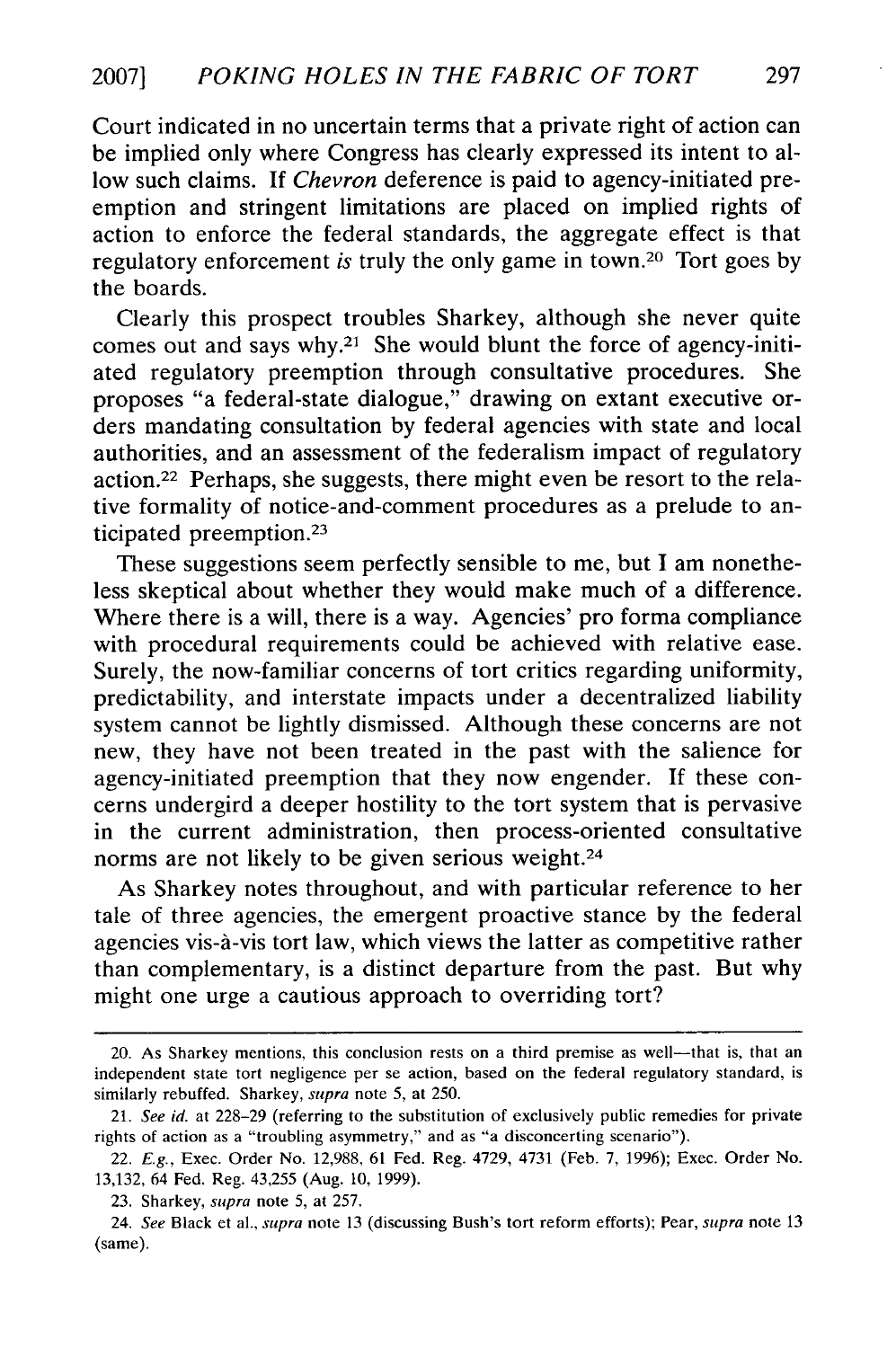## *B. What Might Be Lost?*

Let me begin from a historical perspective. Witt offers the interesting thesis that the early organizational success of the tort plaintiffs' bar turned on a sustained critique of the unchecked discretionary character of alternatives to the tort system in "the welfare state"-in particular, the workers' compensation system-while the present character of the plaintiffs' bar, and tort law in action, stands this critique on its head.<sup>25</sup> It is the plaintiffs' bar that now exercises virtually unchecked private (as opposed to public) discretion in shaping accident law through the various features of its organization and settlement practices.<sup>26</sup>

What relevance do these observations have for my discussion here? In my view, Witt's thesis in amended form contributes to the foundational critique of tort replacement efforts. As he sees it, the private bar waged a largely successful campaign to promote the virtues of tort law through a sustained attack on the administration of public bureaucracies mandated to compensate injury victims. 27 My own take distinguishes between the workers' compensation system-a creature of the Progressive era-and the regulatory agencies established a generation later under the New Deal.

As Witt suggests, the fledgling National Association of Claimants' Compensation Attorneys (NACCA), the forerunner of today's Association of Trial Lawyers of America (ATLA), surely attacked the inequities of the workers' compensation system. Their efforts, however, were largely aimed at the *legislative* forum in which benefit levels had fallen woefully out-of-date, rather than at administration per  $se^{28}$  By

 $\cdots$ 

The workmen's compensation acts have many defects, and plaintiff's attorneys owe it to injured workers and their dependents to help remedy the defects **....**

NACCA members have already succeeded in helping to improve acts in various states. In Massachusetts and Oregon they successfully supported amendments increasing worker's rights. NACCA members can be particularly effective in plugging legal loopholes, as many members of legislatures are lawyers, and understand the need of such changes.

It is suggested that for the coming year, members concentrate (1) on bringing up weekly payments to subsistence levels . . . (2) on giving the injured worker unlimited

<sup>25.</sup> Witt, *supra* note 5, at 261-63; *see also* JOHN FABIAN WITT, PATRIOTS AND COSMO-**POLITANS: HIDDEN HISTORIES** OF **AMERICAN** LAW 211-78 (forthcoming 2007) (providing a more expansive treatment in his chapter "The King and the Dean: Melvin Belli, Roscoe Pound, and the Common-Law Nation").

<sup>26.</sup> *See* Witt, *supra* note 5, at 271; *see also* Samuel Issacharoff & John Fabian Witt, *The Inevita*bility of Aggregate Settlement: An Institutional Account of American Tort Law, 57 VAND. L. REV. 1571 (2004).

<sup>27.</sup> Witt, *supra* note 5, at 267-71.

<sup>28.</sup> The first volume of the *NACCA Law Journal* states the organization's position: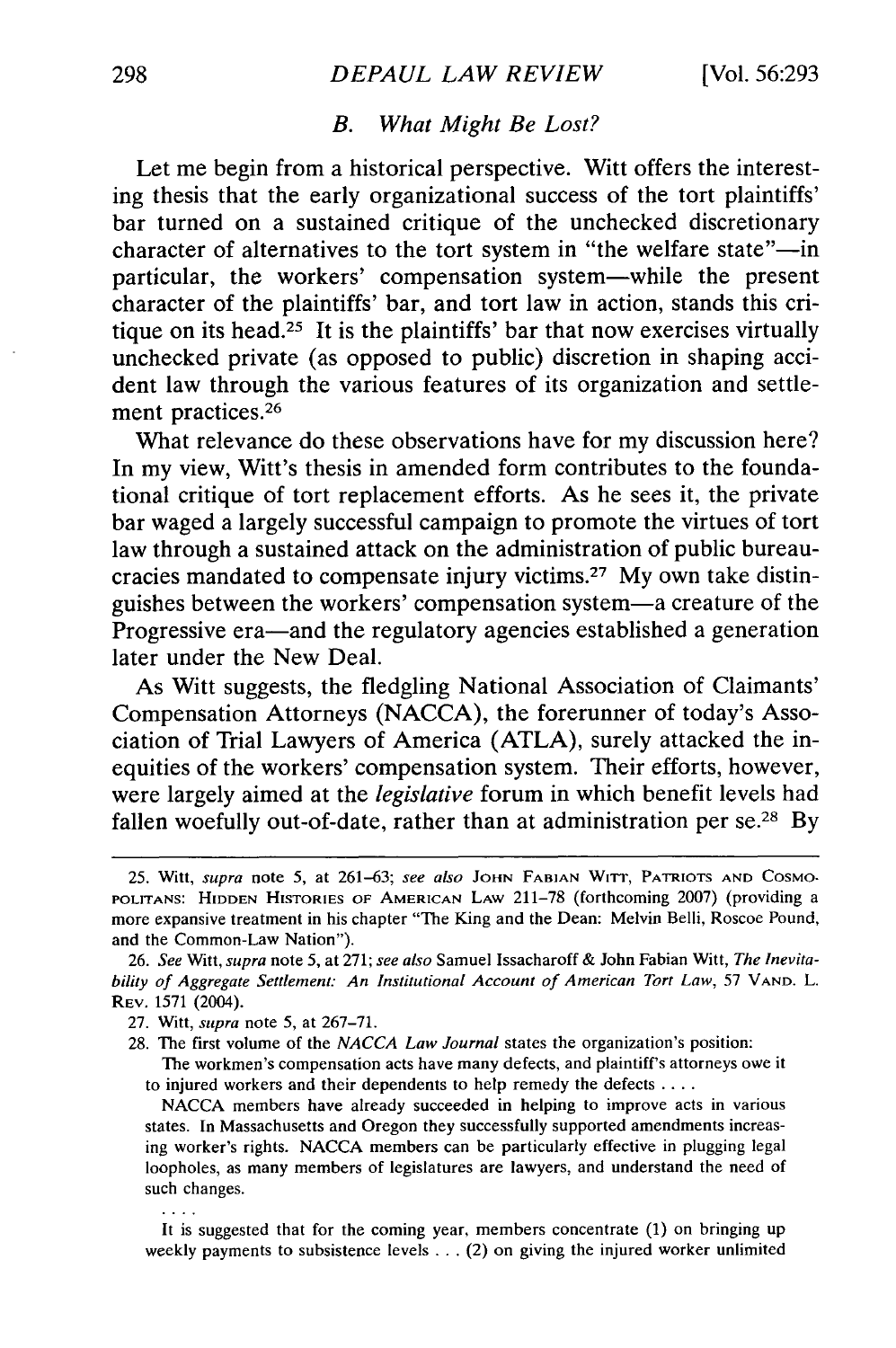contrast, the broader attack on lawless administration waged **by** ATLA-associated luminaries like Roscoe Pound was targeted at New Deal agencies, which regulated under vague mandates to pursue "the public interest."<sup>29</sup> But these latter agencies had very limited, if any, intersection with the operation of the tort system.

In my view, Witt's observations about the comparative institutional competence of private and public bureaucracies have real bite one generation later, in what **I** have referred to elsewhere as the Public Interest Era.30 It was then, beginning in the late 1960s, that agencies like the **CPSC** and the **NHTSA** were established, agencies whose regulatory authority intersects with the domain of tort law.31 At that point, it seems to me, Witt's reservations about jettisoning tort-from

medical payments ... (3) on securing complete occupational disease coverage, and (4) complete compulsory coverage of all workers **....**

29. *See* George B. Shepherd, *Fierce Compromise: The Administrative Procedure Act Emerges from New Deal Politics,* 90 Nw. U. L. REV. 1557 (1996). Professor Shepherd recounted the history:

[E]mploying rhetoric that likened opposition to administrative reform to communism and fascism, Pound's committee attacked the New Deal agencies and their "Administrative Absolutism"-the title of the central section of the ABA Committee's July 1938 report.... [Tihe committee endorsed strong judicial controls of agency action because "an administrative agency is not unlikely to have been set up to get things done in the interest of one side which controls or has the favor of the executive for the time being."

**Id.** at 1590-91 (alteration omitted) (quoting *Report of the Special Committee on Administrative Law,* 63 **ANN.** REP. A.B.A. 331, 342 (1938)); *see also* WrrT-, *supra* note 25, at 231-33.

30. Robert L. Rabin, *Federal Regulation in Historical Perspective,* 38 **STAN.** L. REV. 1189, 1278-95 (1986).

31. The predecessor agency to the FDA was established a half century earlier, but its regulatory mandate was not sufficiently expansive to intersect with products liability law until roughly the same period. *See* Richard A. Merrill, *The Architecture of Government Regulation of Medical Products,* 82 VA. L. REV. 1753, 1757-68 (1996) (providing a historical summary of the expansion of FDA authority from 1906 to 1962). Professor Merrill observed that the early incarnation of the FDA relied on court actions to enforce specific prohibitions mostly targeting deceptive labeling practices, whereas in the 1938 Federal Food Drug and Cosmetic Act, Pub. L. No. 75-717, 52 Stat. 1040 (1938), Congress required premarket notification to the FDA, and in the 1962 amendments to the Act, Congress finally imposed FDA premarket approval requirements on drug manufacturers. *Id.; see also* **PETER** BARTON Hu'rr & RICHARD A. MERRILL, *Preface to the 1980 Edition* of FOOD **AND** DRUG LAW: **CASES AND** MATERIALS xxi (2d ed. 1991). Professors Hutt and Merrill discussed the history of food and drug law:

The 1906 [Food and Drug] Act predated by nearly a decade creation of the Federal Trade Commission and by a full half-century the establishment of other agencies--such as . . . the Consumer Product Safety Commission-that have a consumer protection role.

[But] until the 1970's food and drug law did not command the attention of a large number of lawyers.... [This was due in part to] the comparatively modest resources of the Food and Drug Administration.

 $\cdots$ 

*Legislation: Workmen's Compensation, I* NACCA L.J. 114, 114 (1948).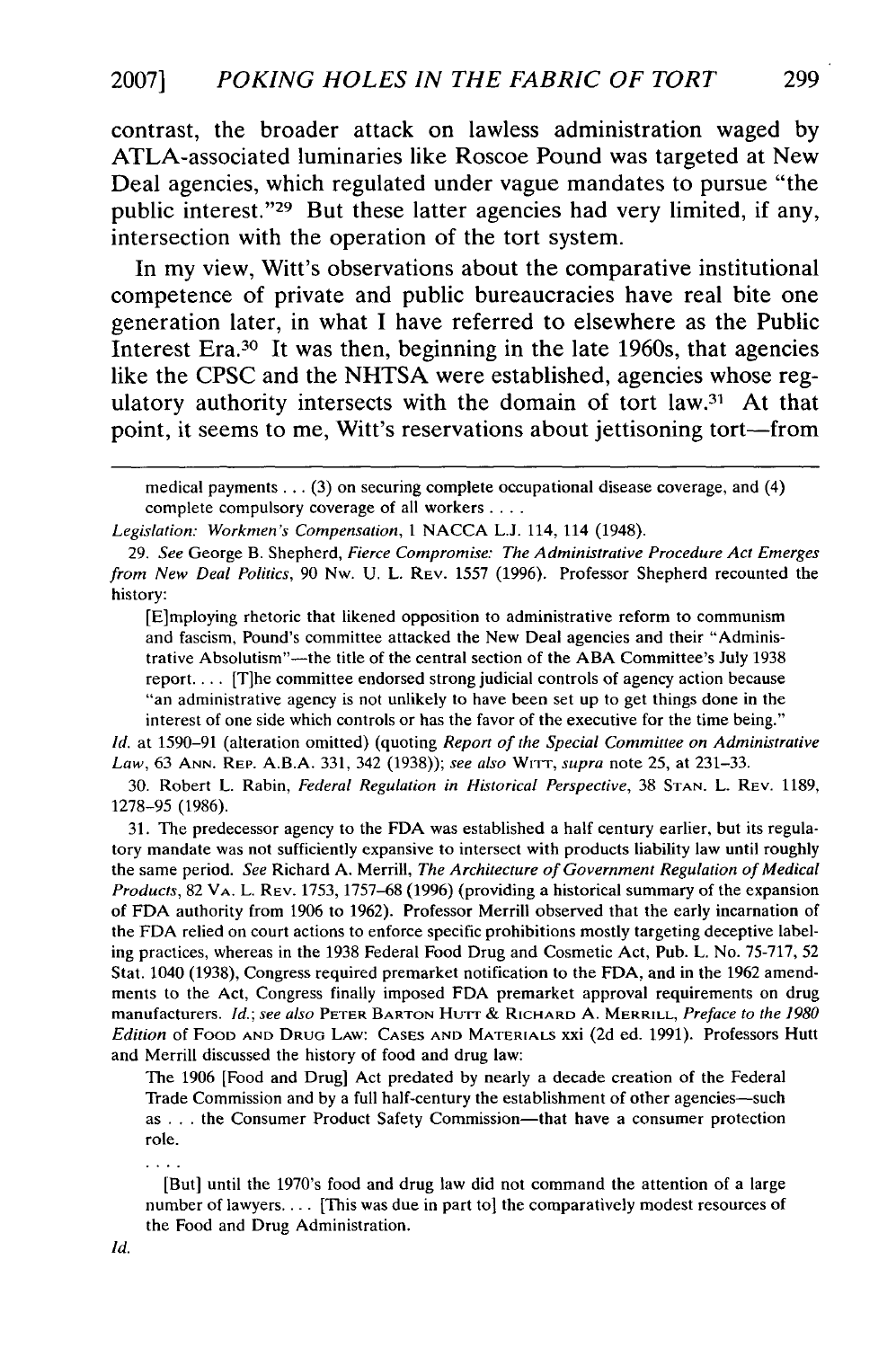his vantage point, not through preemption, but by draconian restrictions on the plaintiffs' bar—become salient.<sup>32</sup>

Witt addresses his critique primarily to public compensation alternatives to the tort system, rather than to administrative regulation (that is, the current preemption context). But it resonates nonetheless:

The private tort system may be more flexible than public compensation programs. [Consider, on this score, public regulatory systems, as well.] With its decentralized system of judges, juries, lawyers, and insurance adjusters, it may also be less susceptible to capture by well-organized interest groups. Public compensation values are set by a political process that has proven itself susceptible to dysfunctional interest group politics .... [The damage values in tort] are continuously tested and retested in courtrooms, which serve as price coordinators for the private administration of claims. <sup>33</sup>

Rather than pressing Witt's observations further beyond the public compensation context, let me turn to a set of reservations about diminishing the scope of tort that I offered in an article a few years ago.34 As I suggested there, the regulatory compliance defense is a close cousin to preemption.<sup>35</sup> Regulatory compliance is a commonlaw tort defense that allows a court to defer to agencies as a matter of comity, and absolves a defendant of liability when there has been compliance with regulations addressing the subject matter of the plaintiff's claim, even when there is no explicit or implicit legislative mandate to preempt. In short, the practical impact of recognizing a regulatory compliance defense would be precisely the same as a successful interposition of a preemption claim. Tort would be displaced; the rationale would simply differ. Judicial deference would serve as the underpinning, rather than judicial obligation based on constitutional dictates of the Supremacy Clause. <sup>36</sup>

But courts have, in fact, been quite leery about recognizing a regulatory compliance defense for reasons, in my view, that carry over to unease about agency-initiated preemption.<sup>37</sup> Those who extol the vir-

37. It is critical to keep in mind that preemption by preamble, or agency-initiated preemption, is not an *obligation* of the regulatory agency—it is a policy choice rather than a mandate. As

<sup>32.</sup> Interestingly, California's widely noted and highly influential set of restrictions on plaintiff attorney's fees was enacted roughly contemporaneously with the new era of expanded regulatory authority. California Medical Injury Compensation Reform Act (MICRA), **CAL.** CiV. PROC. **CODE** § 667.7 (West 1987).

<sup>33.</sup> Witt, *supra* note 5, at 272.

<sup>34.</sup> Robert L. Rabin, *Reassessing Regulatory Compliance,* 88 GEO. L.J. 2049 (2000).

<sup>35.</sup> *Id.* at 2053-60.

<sup>36.</sup> Note that agency-initiated preemption by preamble would have consequences similar to congressional/legislative preemption: where applicable, it would obviate the need for a regulatory compliance defense.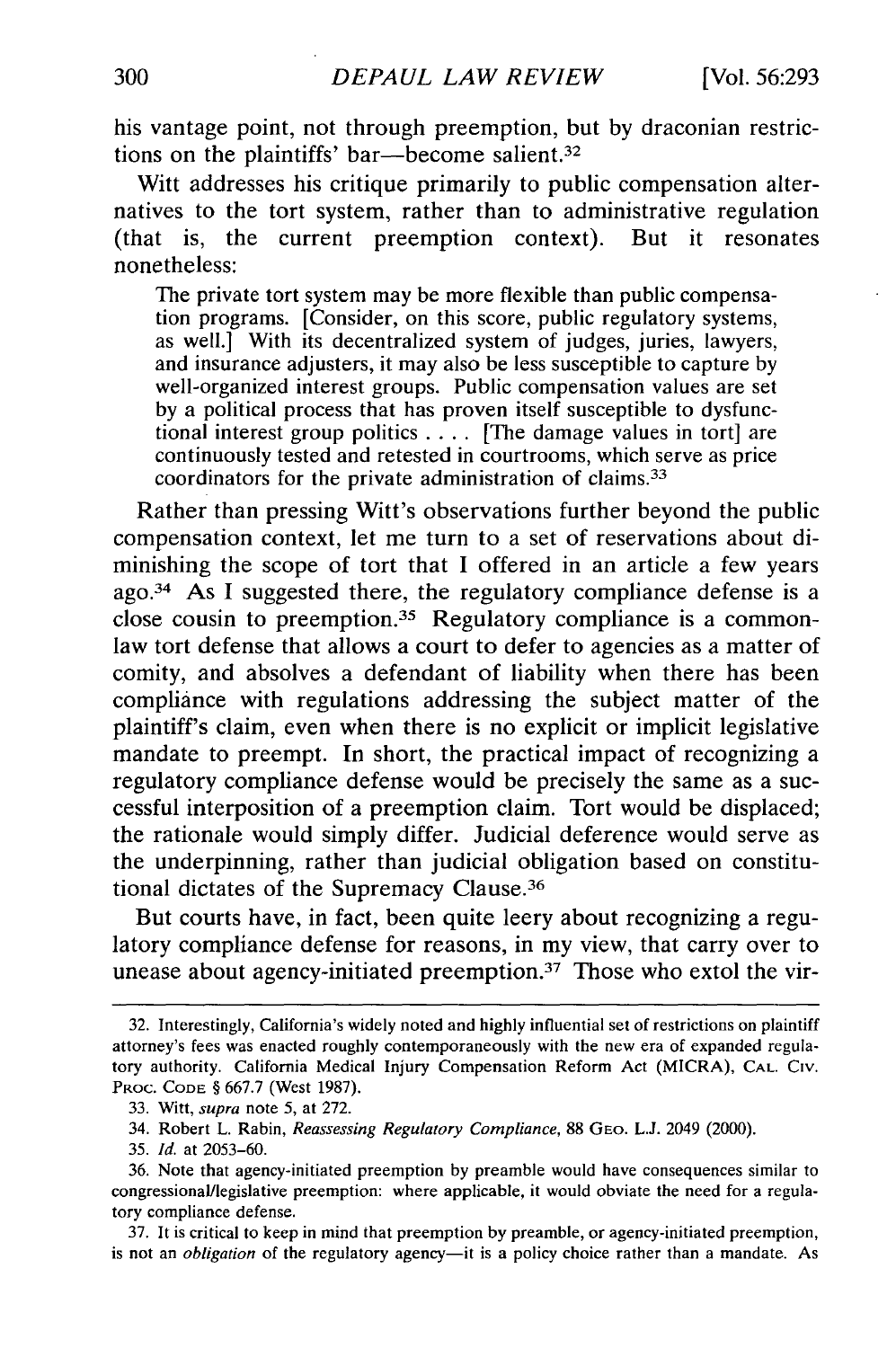tues of regulatory preemption tend to ignore the costs. Most obviously, victims are left without compensation when the defendant's conduct conforms to regulatory standards but causes injury nonetheless.38 Indeed, in the absence of a private right of action-sharply circumscribed by Supreme Court rulings, as discussed above<sup>39</sup>—victims may be left without recompense even when regulatory standards are *not* met, if the scope of agency authority is taken to "occupy the field."

Moreover, if the regulatory standards are underenforced or the regulatory penalties are minimal, there may be a shortfall not only in compensation, but in deterrence as well. Unless it operates in tandem with a legislative compensation scheme, regulation promotes only deterrence. Tort, whatever its shortcomings, does double-duty: it is an engine of compensation as well as deterrence.<sup>40</sup>

The deterrence side of the ledger requires further discussion, because regulation in practice frequently suffers from structural infirmities. Witt notes in passing that tort is less susceptible to capture **by** well-organized interest groups.4' Beyond that long-standing *realpolitik* observation, however, are more subtle considerations. There is the all-too-familiar pattern of underfunded or myopic regulators who fail

39. *See supra* notes 17-20 and accompanying text.

40. Regarding those shortcomings, the criticisms of the tort system are of course voluminous. See, *e.g.,* **STEPHEN D. SUGARMAN,** DOING AWAY WITH **PERSONAL INJURY** LAW 1-72 (1989) (presenting a systematic catalogue). A principal focus has been the strikingly high costs of delivering tort dollars to injury victims. *See, e.g.,* **JAMES S.** KAKALIK & **NICHOLAS** M. **PACE,** COSTS **AND** COMPENSATION **PAID IN** TORT LITIGATION (1986). Witt's article offers an interesting slant on this concern, focusing on the "price stickiness" of plaintiff attorney's fees, and providing a historical view of past efforts to adopt lay claims brokers systems. *See* Witt, *supra* note 5, at 279-80; *see also infra* notes 56-58 and accompanying text.

41. Witt, *supra* note 5, at 272; *see also* Clayton P. Gillette & James E. Krier, *Risk, Courts, and Agencies,* 138 U. PA. L. REV. 1027, 1064-70 (1990).

Sharkey points out, in earlier years, the three agencies that she discusses largely favored treating tort as a complementary rather than a competitive regime; i.e., they disavowed any preemptive intent. Sharkey, supra note 5, at 229-42.

<sup>38.</sup> One might argue that compliance with regulations creates a presumption-or per se case-of due care. *See, e.g.,* Richard B. Stewart, *Regulatory Compliance Preclusion of Tort Liability: Limiting the Dual-Track System,* 88 GEO. L.J. 2167 (2000) (discussing the proposal for "carefully tailored" recognition of a regulatory compliance defense in the American Law Institute's report on enterprise responsibility for personal injury). But from a federalism perspective, in my view, this is an inadequate supporting rationale for the defense. A state might decide, in the absence of constitutionally based preemption, that its citizens should have a strict liability claim to compensation and protection from injury, whatever the correspondence of a negligence inquiry with the regulatory standard-setting process. *See, e.g.,* Ferebee v. Chevron Chem. Co., 736 F.2d 1529, 1542-43 (D.C. Cir. 1984) (articulating this federalism argument). In fact, with important qualifications, strict liability is the evolutionary path that products liability law has taken. *See* **DAN** B. DOBBS, THE LAW **OF** TORTS § 353 (2000) (providing succinct treatment).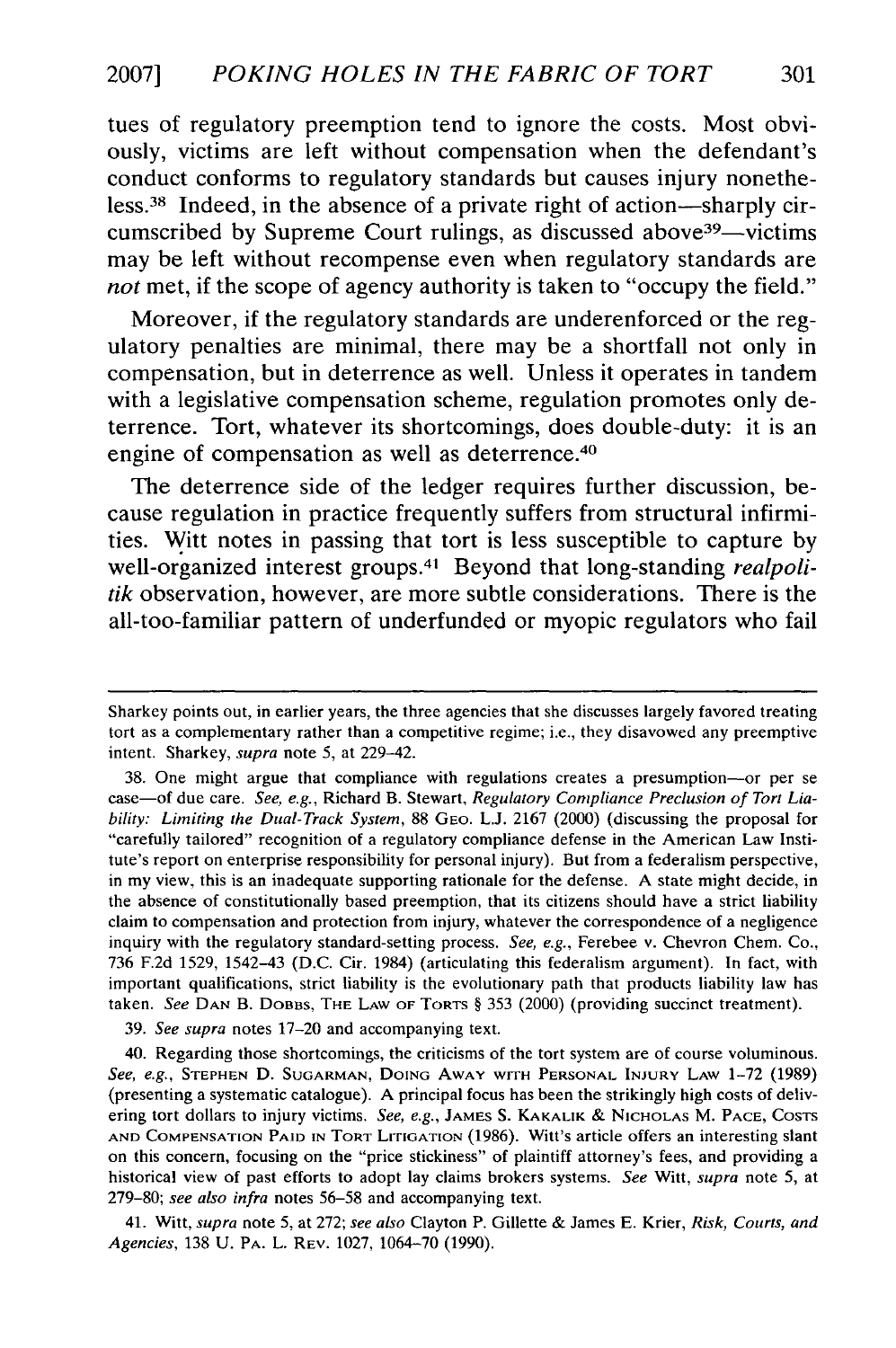to monitor effectively once regulatory standards have been set.<sup>42</sup> And there is the pervasive reliance **by** agencies on industry data in setting standards, data that are at times insensitive to long-term risks.<sup>43</sup> Agencies also sometimes engage in what might be termed boot-strap certification, which relies largely on prior approval of supposedly similar risk-bearing products as a shortcut around meaningful cost-benefit analysis of a "me-too" submission. <sup>44</sup>

There is also the educational effect of tort. Pretrial discovery has frequently unearthed both industry and regulatory agency practices that might otherwise never have seen the light of day. $45$  This was true in the modern era of mass tort products litigation with asbestos, and has carried through to tobacco and other widely noted recent controversies over industry concealment of information about risk (breast implants, Vioxx, antidepressants, among others). The short of it is that "tort-as-compared-to-what" turns out to raise a complicated set of concerns about comparative institutional competence.

#### III. **CONCLUDING THOUGHTS**

In our system, the principal instance in which tort has been replaced by complementary regimes—regimes promoting respectively compensation and deterrence—is the realm of industrial injuries, where state workers' compensation programs displace tort in providing monetary benefits to injured workers, and the Occupational Health and Safety

*44. See, e.g.,* Medtronic, Inc. v. Lohr, 518 U.S. 470 (1996) (discussing a case brought under the Medical Device Amendments of 1976, which provide a fast-track process where approval is sought for a "substantially equivalent" product to one already on the market).

45. *See* Rabin, *supra* note 34, at 2068-70. More generally, a counterargument to the legitimate concern that early tort awards in a mass injury context may trigger spurious claims is that large-scale coverage in the popular press may alert affected people to watch for signs of illness, and to seek redress for injury while the evidence of wrongful conduct is still fresh and the defendant has resources to pay judgments.

<sup>42.</sup> *See, e.g.,* DEP'T OF HEALTH **& HUMAN** SERVS., **OFFICE** OF INSPECTOR **GEN., STATE RE-**FERRAL OF NURSING HOME **ENFORCEMENT CASES** (2005), *available at* http://oig.hhs.gov/oei/reports/oei-06-03-00400.pdf (detailing the inadequate enforcement of regulatory standards for nursing home care); **INST.** OF MED., THE **FUTURE** OF DRUG SAFETY: PROMOTING **AND** PRO-TECTING THE HEALTH OF THE **PUBLIC** (2006) (discussing internal management conflicts at the FDA between officials responsible for initial and postmarketing review of new drugs, and criticizing in particular, postmarketing surveillance).

<sup>43.</sup> *See Lawyers Argue Merck Concealed Vioxx Risk,* N.Y. TIMES, Mar. 7, 2006, at C4 (citing Merck's lead lawyer in the Vioxx litigation, who stated that "[tihis was no rush to market," and noting that "Merck willingly provided data from its clinical studies of Vioxx to the [FDA], which approved it as 'safe and effective' on four occasions"). Implicitly, of course, the FDA had to rely on the data it received from Merck. *See* Editorial, *Looking for Adverse Drug Effects,* N.Y. TIMES, Nov. 27, 2004, at A14 (criticizing as "problematic" that "the prime responsibility for collecting and evaluating data from postmarketing studies rests with the [drug] manufacturers").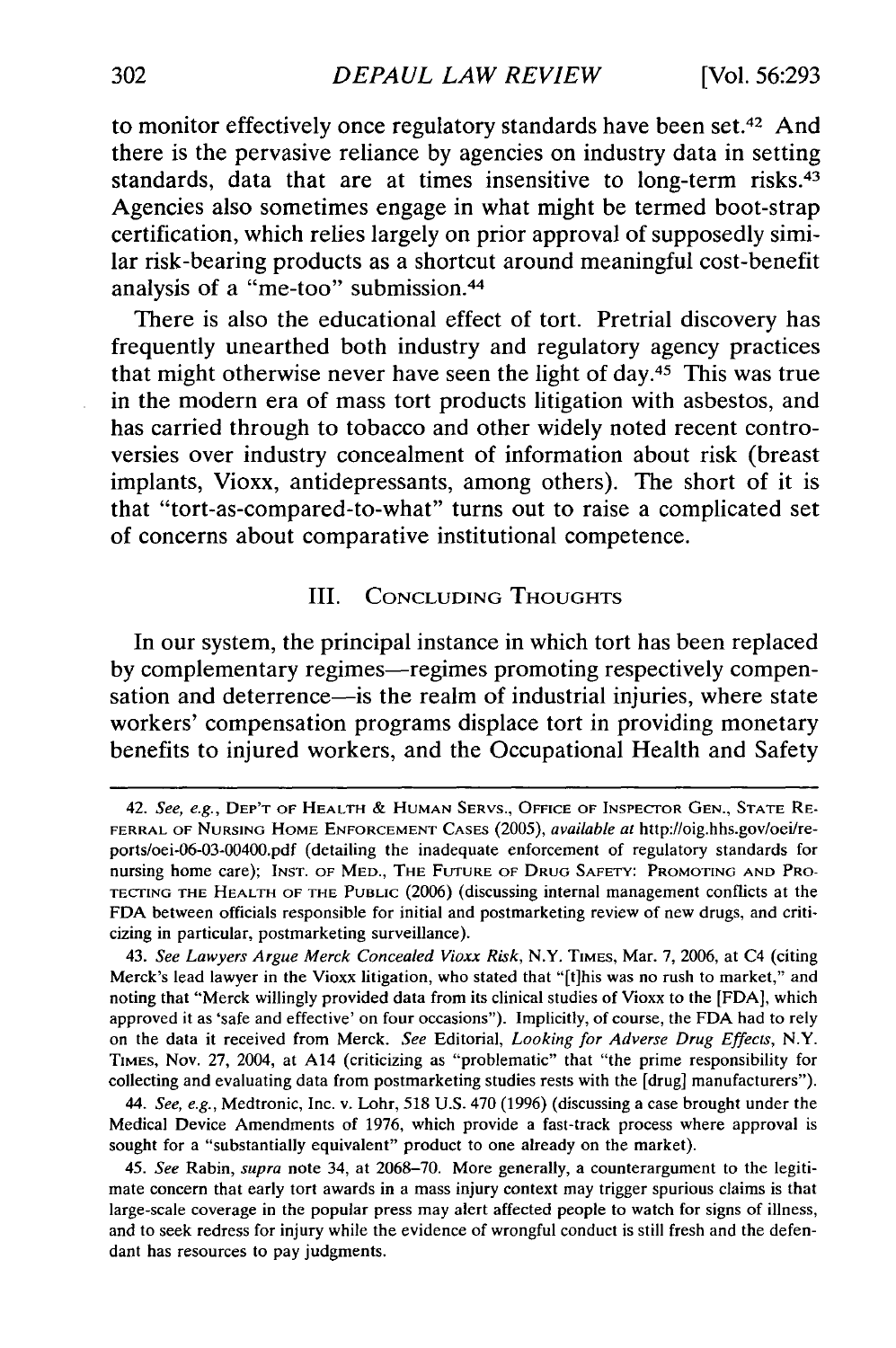Administration **(OSHA)** addresses workplace safety from a regulatory perspective. <sup>46</sup>

Replicating this dual model elsewhere would pose major difficulties.47 To stay with Sharkey's cases, the **CPSC** cannot conceivably monitor the entire universe of consumer products for safety. Indeed, **CPSC** promulgations of design standards for specific products have been few and far between.<sup>48</sup> Nor is it clear how a broad-based, product injury, no-fault compensation scheme would deal with the countless instances in which injured consumers misuse products or are simply inattentive to commonplace risks.

Comprehensive auto design regulation **by** the **NHTSA** is not politically feasible and would straitjacket consumer choice in a fashion that would be universally regarded as unacceptable. On the compensation side, victims of motor vehicle accidents arising out of auto defects are compensated under no-fault auto legislation-where it has been adopted-like any other auto accident victims. But even the most generous of these schemes supplements tort rather than replaces it, and most provide only minimal benefits.<sup>49</sup>

47. Note that this complementarity is not **by** virtue of a grand design. Workers' compensation statutes were enacted state by state; in contrast, OSHA is a federal scheme. Moreover, OSHA was enacted in 1970, a half century after most states had adopted workers' compensation plans.

48. *See* Teresa M. Schwartz & Robert **S.** Adler, *Product Recalls: A Remedy in Need of Repair,* 34 **CASE** W. RES. L. REV. 401, 462 (1984) (recounting the formative years and noting that "[r]ecalls have virtually supplanted standards as the primary regulatory tool of the CPSC"). This is hardly surprising, as the CPSC was, from the outset, ineffective at promulgating regulatory standards. Indeed, the act establishing the CPSC also put in place such a problematic administrative procedural framework that the agency had little chance to carry **out** its mission until Congress changed that framework in 1981, at which point the Reagan administration's push for less regulation ensured that the CPSC would have a modest role in ensuring consumer product safety through affirmative regulation. Jim Rossi, *Participation Run Amok: The Costs of Mass Participation for Deliberative Agency Decisionmaking,* 92 Nw. U. L. REV. 173, 181-82 (1997) (observing that the CPSC was badly handicapped from doing much of anything during the first decade of its existence because Congress imposed mass participation requirements on the agency that were not abandoned until 1981). *See generally* Geraint G. Howells, *The Relationship Between Product Liability and Product Safety-Understanding a Necessary Element in European Product Liability Through a Comparison with the U.S. Position,* 39 WASHBURN L.J. 305 (2000).

49. There is a *realpolitik* concern here that leads back to the origins of the NACCA—lack of legislative generosity on compensation levels and the failure to update them. Consider the New York no-fault statute, where the comparatively generous basic economic loss coverage is \$50,000. N.Y. Ins. Law § 5102(a) (McKinney 2000). That figure has not been adjusted for changes in the cost of living since the statute was first enacted in 1973.

<sup>46.</sup> Even here, tort plays an important continuing role, in particular, for third-party litigation against manufacturers of injury-producing machinery found defective. *See* FRANKLIN, RABIN & **GREEN,** *supra* note 4, at 628-48. And workers' compensation regimes do provide a measure of deterrence (that is, incentives to promote safety), entirely apart from OSHA. *See infra* note 54.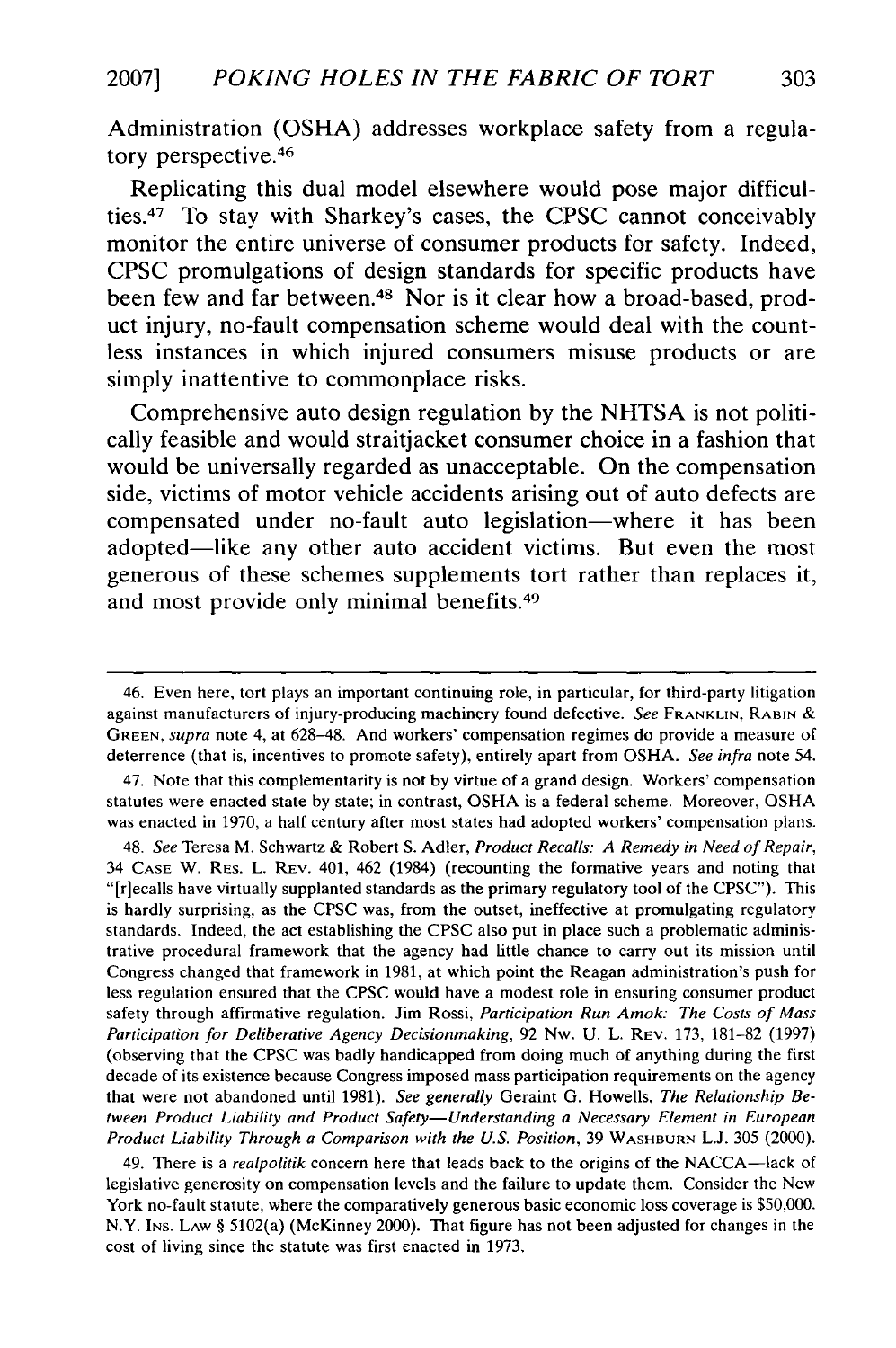In contrast to the CPSC and the NHTSA, FDA regulation *is* comprehensive, at least as far as prescription drugs are concerned.<sup>50</sup> Agency approval is required before new prescription pharmaceutical products are marketed, and the certification process is meant to assure rigorous cost-benefit analysis along the dimensions of safety and efficacy. But injuries occur nonetheless. In some cases, drugs have side effects that were unanticipated by the agency when they were approved for sale, even if they should have been anticipated by the drug manufacturer.<sup>51</sup> In such cases, the absence of recourse to tort would mean no recovery for drug-related harm. A no-fault compensation scheme for prescription drug-related harms would fill the gap, but this possibility has never been taken seriously in the legislative arena.<sup>52</sup> Indeed, the character of drug-related injuries, which are frequently incurred by individuals who are very sick, would often require proofintensive causation controversies to establish eligibility for no-fault compensation, and would mirror tort in that regard.

Rather than comprehensively addressing the goals of tort, agencyinitiated preemption simply pokes holes in the fabric of the tort system on a case-by-case basis; this is not a very satisfying approach from a horizontal equity perspective—entirely apart from the intrinsic merits of retaining tort discussed above. Do considerations of uniformity, predictability, and expertise nonetheless warrant the override of the complementarity between regulation and tort? A stronger case can be made for injury compensation schemes than for preemptive regulatory regimes, because the no-fault model does in fact address, to some extent, both compensation and deterrence.<sup>53</sup> Consider, for example, the childhood vaccine compensation scheme. 54 But in my view, the

54. *Childhood Vaccine Injury Act,* 42 U.S.C. § 300aa-22(b)-(d) (providing a limited tort option for claimants, rather than strictly replacing it).

<sup>50.</sup> Drug Amendments of 1962 to the Federal Food, Drug, and Cosmetic Act of 1938, Pub. L. No. 87-781, 76 Stat. 780 (1962) (codified as amended at 21 U.S.C. §§ 301-397).

<sup>51.</sup> For a more detailed analysis of the drug approval scenarios that undermine the case for preclusion of tort law, see Rabin, *supra* note 34, at 2074-84.

<sup>52.</sup> For a proposal of a prescription drug no-fault scheme, see Richard A. Merrill, *Compensation for Prescription Drug Injuries,* 59 VA. L. REv. 1 (1973). The fact that such a scheme has never received serious consideration from legislators is evident in the relative uniqueness of the National Childhood Vaccine Injury Act of 1986, Pub. L. No. 99-660, 100 Stat. 3755 (1986) (codified as amended at 42 U.S.C. §§ 300aa-1 to -34 (2000)) [hereinafter *Childhood Vaccine Injury Act].* The vaccine compensation system has never been expanded to any other area of products liability or medical-related injuries. Indeed, only in a very few situations, including most recently the 9/11 attacks, has Congress created some form of no-fault compensation system. *See* Robert L. Rabin, *The Renaissance of Accident Law Plans Revisited,* 64 **MD.** L. REv. 699, 703-13 (2005) (discussing some of the major no-fault legislation and proposals adopted since 1970).

<sup>53.</sup> No-fault benefits, such as workers' compensation insurance coverage, obviously constitute a cost of doing business for the risk-generating firm.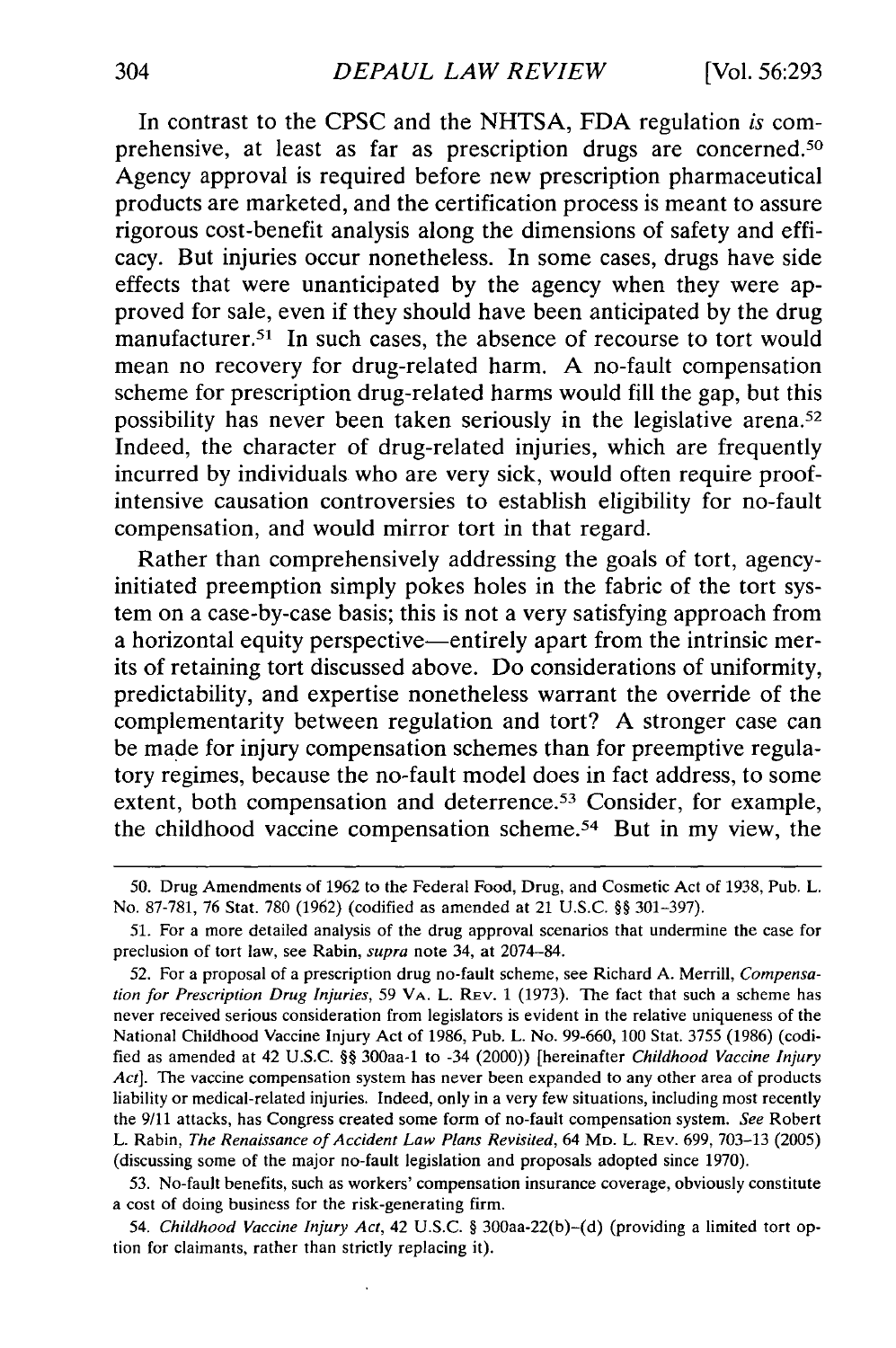costs-in departure from horizontal equity among categories of accident victims, in failure to provide adequate compensation, and in suboptimal deterrence-suggest placing the burden on reformers to make the case for displacing tort.

Incremental reform of the sort discussed by Witt is another matter. His initial premise is that tort has many virtues from a comparative institutional perspective. 55 But like all thoughtful observers of the tort system, Witt is also keenly aware of its shortcomings. Indeed, his focal point is the long-standing and widely shared criticism that "the virtues of tort law are enormously expensive." 56 At the same time, his path to reform is one that is seldom taken. Rather than joining the refrain for capping plaintiff attorney's fees,<sup>57</sup> Witt would address the price-stickiness of contingency fees—clustering at one-third of recovered damages, when unconstrained by caps-by promoting lay claims brokers.58 Ideally, these intermediaries would break down the informational asymmetries that limit the market power of injury victims seeking legal representation.

I have no quarrel with Witt's proposition that lay claims brokers, like mortgage brokers, might well "open the system up" by providing more meaningful data to injury victims on attorney competence, and thereby possibly stimulating some degree of price competition. However, systemic factors, such as the attorney-client privilege, and political realities--namely, the powerful resistance of the organized bar-sharply limit the prospect for any such reform.

If arming prospective tort plaintiffs with more information on attorney competence would be a salutary move, it nonetheless seems to me a second-best, and rather indirect, strategy for addressing the rents, to the extent they exist, in contingency fee pricing, let alone for addressing the more foundational concerns about the strikingly high costs of delivering tort compensation. The crux of the matter, in my view, is the imprecise standards that characterize the law of tort-even under

<sup>55.</sup> Witt, supra note 5, at 262.

<sup>56.</sup> *Id.* at 277.

<sup>57.</sup> *See, e.g.,* Lester Brickman, *The Market for Contingent Fee-Financed Tort Litigation: Is It Price Competitive?,* 25 CARDOZO L. REV. 65 (2003) (arguing that there is inadequate price competition among plaintiffs' attorneys, resulting in contingency fees that are too high); Lester Brickman, *On the Relevance of the Admissibility of Scientific Evidence: Tort System Outcomes Are Principally Determined by Lawyers' Rates of Return,* 15 CARDOZO L. REV. 1755, 1776 (1994) ("To focus attention on lawyers' rates of return and their effects on tort litigation is to at least implicitly suggest the possibility that too high a reward structure can yield socially undesirable results. This Article explicitly states that thesis." (citation omitted)).

<sup>58.</sup> Witt, *supra* note 5, at 289-90.